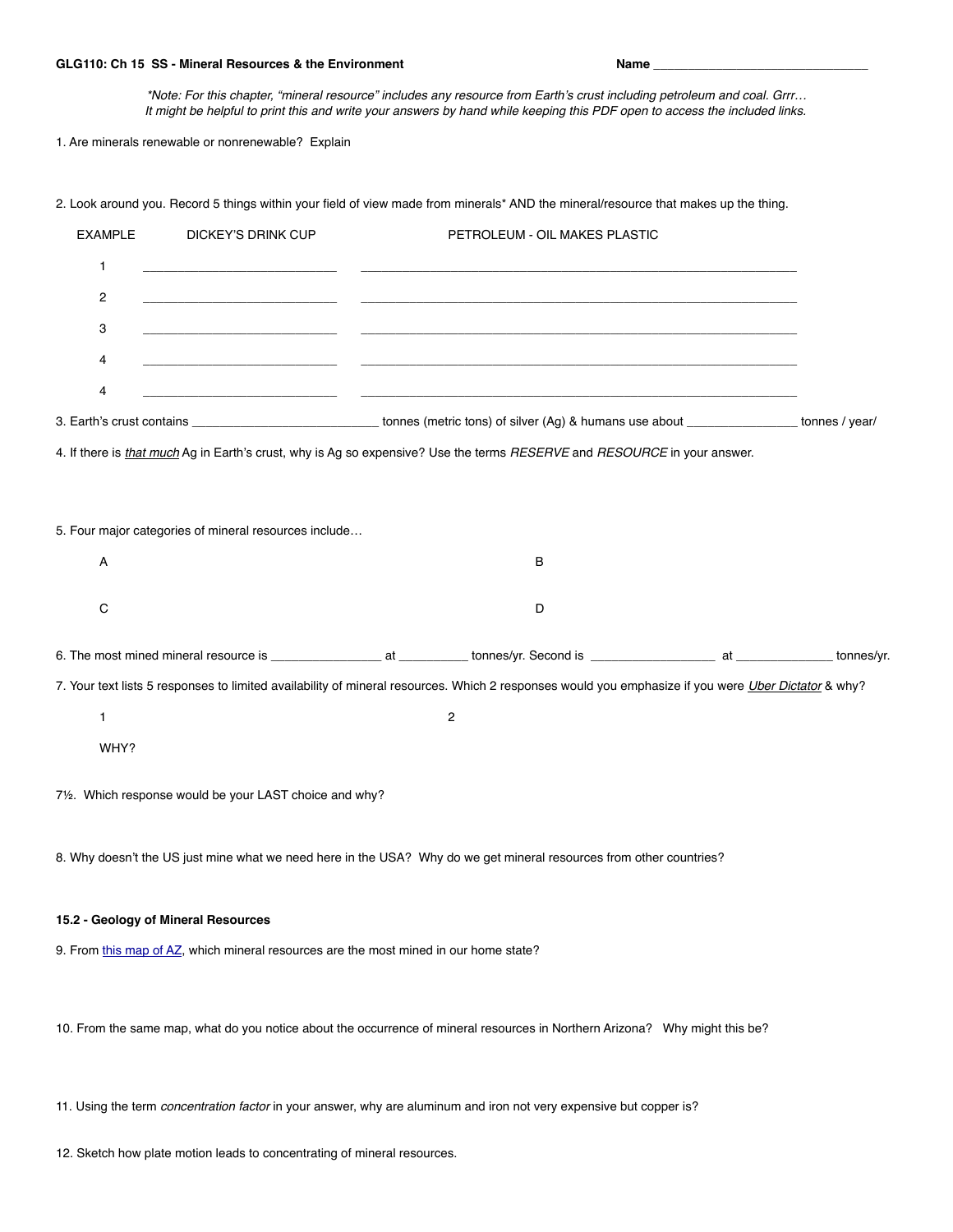#### 13. From Figure 15.8, describe where mercury seems to be concentrated and WHY this is the case?

14. Using this image -> to explain what kimberlite formations have to do with the formation of diamonds.



15. <- How does an igneous intrusion in the form of a pluton concentrate minerals in this formation?

16. Why is limestone in particular often associated with mineral enrichment through contact metamorphism?

17. *[This](https://www.google.com/maps/@33.4147929,-112.0354933,349m/data=!3m1!1e3)* and *[this](https://www.google.com/maps/@33.6268797,-112.3154688,710m/data=!3m1!1e3)* are satellites view of sand and gravel operations in Maricopa County. Why are the mining operations located where they are?

18. Why is gold in particular (and not halite or iron) sometimes mined in placer deposits.

19. Four mineral resources mined as evaporites are  $\frac{1}{2}$  =  $\frac{1}{2}$  =  $\frac{1}{2}$  =  $\frac{1}{2}$  =  $\frac{1}{2}$  =  $\frac{1}{2}$  =  $\frac{1}{2}$  =  $\frac{1}{2}$  =  $\frac{1}{2}$  =  $\frac{1}{2}$  =  $\frac{1}{2}$  =  $\frac{1}{2}$  =  $\frac{1}{2}$  =  $\frac{1}{2}$  =  $\$ 

20. In figure 15.7, what must those mineral deposit areas have been like in the past if we are mining gypsum and halite there today?

21. How did all that phosphate in figure 15.10 get concentrated?

22. Do the data in figure 15.3 concern you? Why or why not?